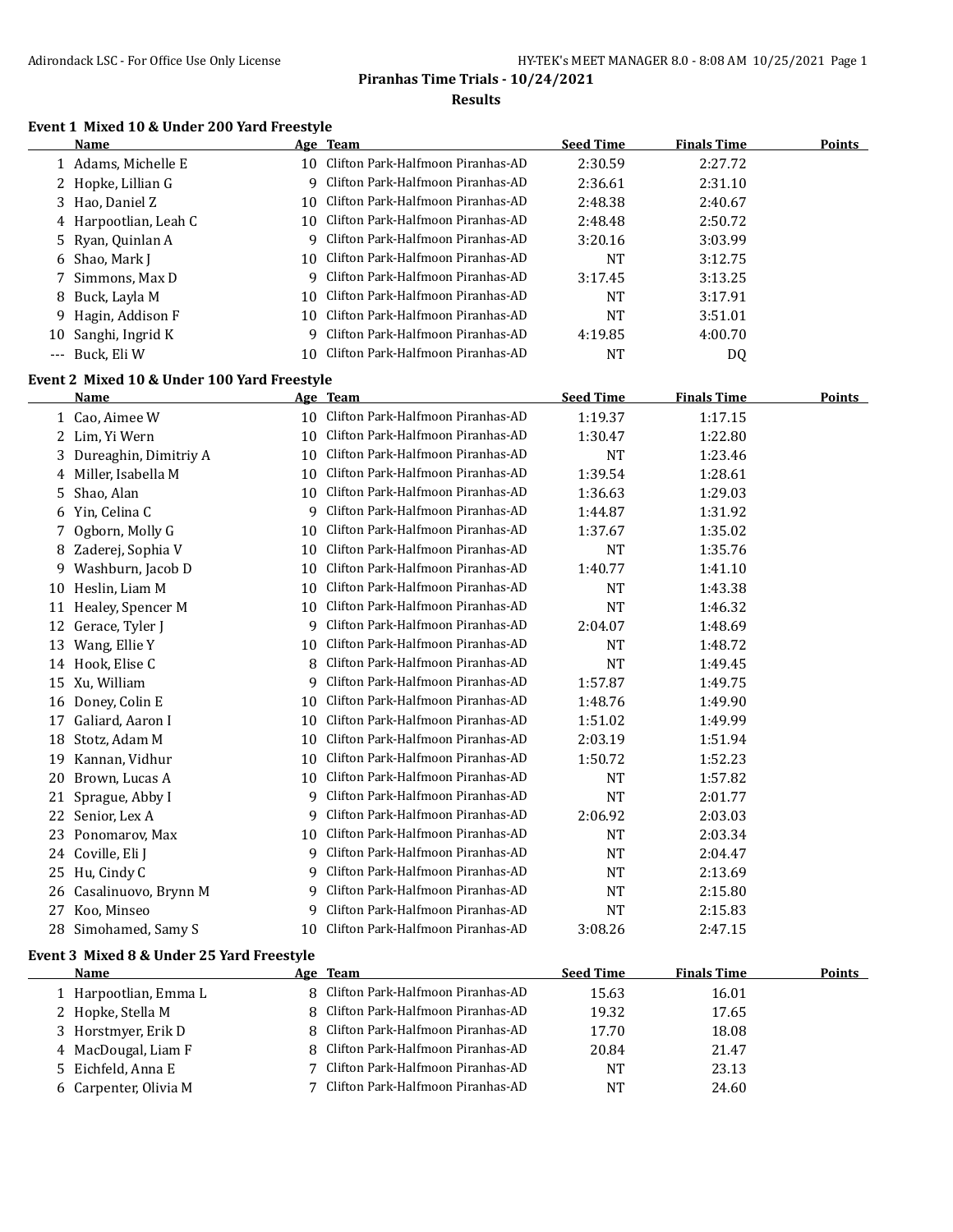# **(Event 3 Mixed 8 & Under 25 Yard Freestyle)**

|       | Name                                        |    | Age Team                             | <b>Seed Time</b> | <b>Finals Time</b> | <b>Points</b> |
|-------|---------------------------------------------|----|--------------------------------------|------------------|--------------------|---------------|
|       | 7 Park, Hyewon                              |    | 8 Clifton Park-Halfmoon Piranhas-AD  | NT               | 25.10              |               |
| 8     | Galiard, Mina E                             | 7  | Clifton Park-Halfmoon Piranhas-AD    | <b>NT</b>        | 25.24              |               |
| 9     | Lagowski, Brian D                           | 7  | Clifton Park-Halfmoon Piranhas-AD    | 33.49            | 26.47              |               |
| 10    | Washburn, Griffin M                         | 6  | Clifton Park-Halfmoon Piranhas-AD    | 28.28            | 26.71              |               |
| 11    | Striker, Kamden M                           | 4  | Clifton Park-Halfmoon Piranhas-AD    | 34.52            | 27.57              |               |
| 12    | Ngai, Andrew L                              | 8  | Clifton Park-Halfmoon Piranhas-AD    | 31.97            | 28.57              |               |
|       | 13 McCoy, Charles L                         | 8  | Clifton Park-Halfmoon Piranhas-AD    | <b>NT</b>        | 28.81              |               |
|       | 14 li, Bella Q                              | 8  | Clifton Park-Halfmoon Piranhas-AD    | NT               | 29.25              |               |
|       | 15 Wu, Zicheng                              | 8  | Clifton Park-Halfmoon Piranhas-AD    | <b>NT</b>        | 29.43              |               |
| 16    | Kincaid, Julianna M                         | 8  | Clifton Park-Halfmoon Piranhas-AD    | NT               | 38.94              |               |
| 17    | Schlegel, Henry T                           | 7  | Clifton Park-Halfmoon Piranhas-AD    | <b>NT</b>        | 39.38              |               |
| 18    | Wang, Phira Y                               |    | Clifton Park-Halfmoon Piranhas-AD    | NT               | 39.75              |               |
|       | 19 Lee, Haven                               |    | Clifton Park-Halfmoon Piranhas-AD    | NT               | 42.65              |               |
|       | 20 Wang, Terry L                            | 7  | Clifton Park-Halfmoon Piranhas-AD    | <b>NT</b>        | 43.77              |               |
|       | Event 4 Mixed 10 & Under 50 Yard Butterfly  |    |                                      |                  |                    |               |
|       | <u>Name</u>                                 |    | Age Team                             | <b>Seed Time</b> | <b>Finals Time</b> | <b>Points</b> |
|       | 1 Hopke, Lillian G                          |    | 9 Clifton Park-Halfmoon Piranhas-AD  | 37.45            | 38.76              |               |
|       | 2 Harpootlian, Leah C                       | 10 | Clifton Park-Halfmoon Piranhas-AD    | 42.49            | 42.61              |               |
|       | 3 Walmsley, Lauren M                        | 10 | Clifton Park-Halfmoon Piranhas-AD    | 41.43            | 42.64              |               |
|       | 4 Cao, Aimee W                              | 10 | Clifton Park-Halfmoon Piranhas-AD    | 41.46            | 44.49              |               |
| 5     | Galiard, Aaron I                            |    | 10 Clifton Park-Halfmoon Piranhas-AD | <b>NT</b>        | 1:08.03            |               |
| 6     | Doney, Colin E                              | 10 | Clifton Park-Halfmoon Piranhas-AD    | <b>NT</b>        | 1:26.14            |               |
| 7     | Simmons, Max D                              | 9  | Clifton Park-Halfmoon Piranhas-AD    | 45.60            | 1:26.63            |               |
| ---   | Buck, Eli W                                 | 10 | Clifton Park-Halfmoon Piranhas-AD    | 1:13.61          | DQ                 |               |
|       | --- Hao, Daniel Z                           | 10 | Clifton Park-Halfmoon Piranhas-AD    | 38.27            | DQ                 |               |
|       |                                             |    |                                      |                  |                    |               |
|       | Event 5 Mixed 8 & Under 25 Yard Butterfly   |    |                                      |                  |                    |               |
|       | Name                                        |    | Age Team                             | <b>Seed Time</b> | <b>Finals Time</b> | Points        |
|       | 1 Horstmyer, Erik D                         | 8  | Clifton Park-Halfmoon Piranhas-AD    | 21.36            | 20.38              |               |
|       | 2 Hopke, Stella M                           | 8  | Clifton Park-Halfmoon Piranhas-AD    | 24.71            | 22.26              |               |
| 3     | MacDougal, Liam F                           | 8  | Clifton Park-Halfmoon Piranhas-AD    | 27.86            | 27.03              |               |
| 4     | Stotz, Andrew P                             | 8  | Clifton Park-Halfmoon Piranhas-AD    | 43.54            | 35.81              |               |
|       | Ngai, Andrew L                              | 8  | Clifton Park-Halfmoon Piranhas-AD    | 37.33            | DQ                 |               |
|       | Hook, Elise C                               | 8  | Clifton Park-Halfmoon Piranhas-AD    | NT               | DQ                 |               |
| $---$ | Washburn, Logan E                           | 8  | Clifton Park-Halfmoon Piranhas-AD    | <b>NT</b>        | DQ                 |               |
|       | Event 6 Mixed 10 & Under 50 Yard Backstroke |    |                                      |                  |                    |               |
|       | <b>Name</b>                                 |    | Age Team                             | <b>Seed Time</b> | <b>Finals Time</b> | <b>Points</b> |
|       | 1 Adams, Michelle E                         | 10 | Clifton Park-Halfmoon Piranhas-AD    | 34.31            | 33.55              |               |
|       | 2 Hao, Daniel Z                             | 10 | Clifton Park-Halfmoon Piranhas-AD    | 38.66            | 38.60              |               |
| 3     | Stebletsov, Vova A                          | 10 | Clifton Park-Halfmoon Piranhas-AD    | 41.10            | 39.06              |               |
|       | 4 Lim, Yi Wern                              | 10 | Clifton Park-Halfmoon Piranhas-AD    | 44.60            | 42.94              |               |
| 5     | Yin, Celina C                               | 9  | Clifton Park-Halfmoon Piranhas-AD    | 46.40            | 43.28              |               |
| 6     | Shao, Mark J                                | 10 | Clifton Park-Halfmoon Piranhas-AD    | 51.61            | 44.70              |               |
| 7     | Ogborn, Molly G                             | 10 | Clifton Park-Halfmoon Piranhas-AD    | 46.68            | 45.33              |               |
| 8     | Shao, Alan                                  | 10 | Clifton Park-Halfmoon Piranhas-AD    | 51.75            | 45.48              |               |
| 9     | Ryan, Quinlan A                             | 9  | Clifton Park-Halfmoon Piranhas-AD    | 47.10            | 45.64              |               |
| 10    | Dureaghin, Dimitriy A                       | 10 | Clifton Park-Halfmoon Piranhas-AD    | NT               | 46.50              |               |
| 11    | Zaderej, Sophia V                           | 10 | Clifton Park-Halfmoon Piranhas-AD    | <b>NT</b>        | 46.63              |               |
| 12    | Miller, Isabella M                          | 10 | Clifton Park-Halfmoon Piranhas-AD    | 49.15            | 49.49              |               |
|       | 13 Stotz, Adam M                            | 10 | Clifton Park-Halfmoon Piranhas-AD    | 50.48            | 49.54              |               |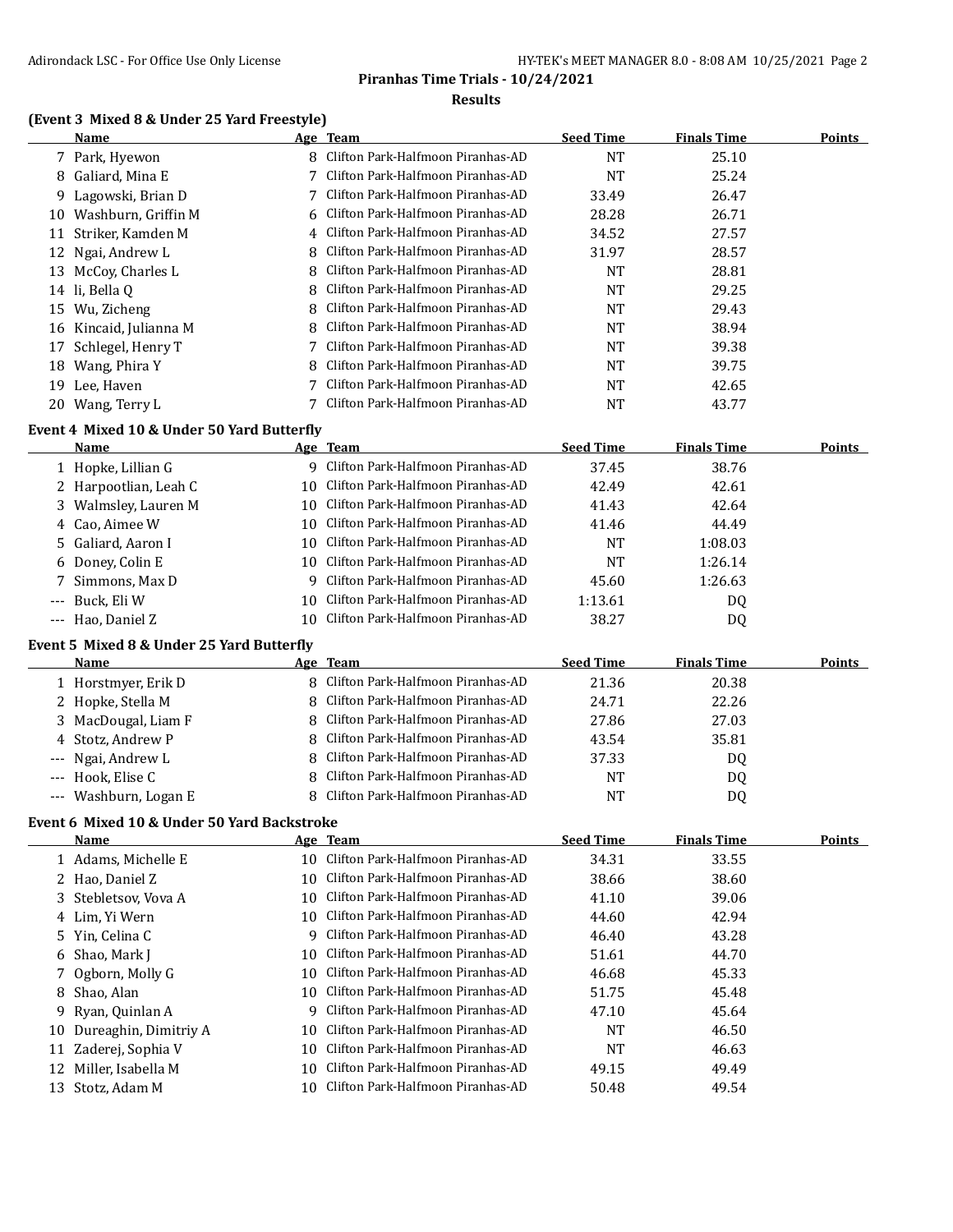#### **(Event 6 Mixed 10 & Under 50 Yard Backstroke)**

|                     | Name                 |    | Age Team                          | <b>Seed Time</b> | <b>Finals Time</b> | <b>Points</b> |
|---------------------|----------------------|----|-----------------------------------|------------------|--------------------|---------------|
|                     | 14 Buck, Eli W       | 10 | Clifton Park-Halfmoon Piranhas-AD | 52.75            | 50.01              |               |
| 15                  | Washburn, Jacob D    | 10 | Clifton Park-Halfmoon Piranhas-AD | 52.52            | 50.58              |               |
| 16                  | Coville, Eli J       | 9  | Clifton Park-Halfmoon Piranhas-AD | NT               | 51.47              |               |
| 17                  | Sanghi, Ingrid K     | 9  | Clifton Park-Halfmoon Piranhas-AD | 1:00.30          | 51.51              |               |
| 18                  | Galiard, Aaron I     | 10 | Clifton Park-Halfmoon Piranhas-AD | NT               | 54.20              |               |
| 19                  | Kannan, Vidhur       | 10 | Clifton Park-Halfmoon Piranhas-AD | NT               | 54.42              |               |
| 20                  | Gerace, Tyler J      | 9  | Clifton Park-Halfmoon Piranhas-AD | 1:01.85          | 55.18              |               |
| 21                  | Sprague, Abby I      | 9  | Clifton Park-Halfmoon Piranhas-AD | NT               | 56.27              |               |
| 22                  | Hagin, Addison F     | 10 | Clifton Park-Halfmoon Piranhas-AD | 57.99            | 57.88              |               |
| 23                  | Frolish, Ayla J      | 10 | Clifton Park-Halfmoon Piranhas-AD | <b>NT</b>        | 59.07              |               |
| 24                  | Brown, Lucas A       | 10 | Clifton Park-Halfmoon Piranhas-AD | <b>NT</b>        | 59.13              |               |
| 25                  | Heslin, Liam M       | 10 | Clifton Park-Halfmoon Piranhas-AD | <b>NT</b>        | 1:00.49            |               |
| 26                  | Xu, William          | 9  | Clifton Park-Halfmoon Piranhas-AD | <b>NT</b>        | 1:04.55            |               |
| 27                  | Doney, Colin E       | 10 | Clifton Park-Halfmoon Piranhas-AD | 1:05.47          | 1:09.08            |               |
| 28                  | Casalinuovo, Brynn M | 9  | Clifton Park-Halfmoon Piranhas-AD | <b>NT</b>        | 1:09.94            |               |
| $---$               | Wang, Ellie Y        | 10 | Clifton Park-Halfmoon Piranhas-AD | NT               | DQ                 |               |
| $\qquad \qquad -$   | Koo, Minseo          | 9  | Clifton Park-Halfmoon Piranhas-AD | NT               | DQ                 |               |
| $\qquad \qquad - -$ | Healey, Spencer M    | 10 | Clifton Park-Halfmoon Piranhas-AD | <b>NT</b>        | DQ                 |               |
| $\qquad \qquad - -$ | Qiu, Yuwen           | 9  | Clifton Park-Halfmoon Piranhas-AD | <b>NT</b>        | DQ                 |               |
| $\cdots$            | Buck, Layla M        | 10 | Clifton Park-Halfmoon Piranhas-AD | 51.27            | DQ                 |               |
| $---$               | Hu, Cindy C          | 9  | Clifton Park-Halfmoon Piranhas-AD | 58.71            | DQ                 |               |
| $\qquad \qquad - -$ | Simohamed, Samy S    | 10 | Clifton Park-Halfmoon Piranhas-AD | 1:20.20          | DQ                 |               |
| $\qquad \qquad - -$ | Senior, Lex A        | 9  | Clifton Park-Halfmoon Piranhas-AD | <b>NT</b>        | DQ                 |               |
| $\qquad \qquad - -$ | Ponomarov. Max       | 10 | Clifton Park-Halfmoon Piranhas-AD | 1:08.73          | D <sub>0</sub>     |               |

## **Event 7 Mixed 8 & Under 25 Yard Backstroke Name Age Team Seed Time Finals Time Points** 1 Harpootlian, Emma L 8 Clifton Park-Halfmoon Piranhas-AD 20.90 20.22 2 Hopke, Stella M 8 Clifton Park-Halfmoon Piranhas-AD 23.52 20.41 3 MacDougal, Liam F 8 Clifton Park-Halfmoon Piranhas-AD 25.12 23.06 4 Hook, Elise C 8 Clifton Park-Halfmoon Piranhas-AD 29.47 23.34 5 Eichfeld, Anna E 7 Clifton Park-Halfmoon Piranhas-AD NT 24.86 6 Horstmyer, Erik D 8 Clifton Park-Halfmoon Piranhas-AD 21.68 25.65 7 Stotz, Andrew P 8 Clifton Park-Halfmoon Piranhas-AD 30.73 26.41 8 Lagowski, Brian D 7 Clifton Park-Halfmoon Piranhas-AD 48.68 28.36 9 Ngai, Andrew L 8 Clifton Park-Halfmoon Piranhas-AD 28.82 28.76 10 Wu, Zicheng **8 Clifton Park-Halfmoon Piranhas-AD** NT 29.18 11 Carpenter, Olivia M 7 Clifton Park-Halfmoon Piranhas-AD NT 29.20 12 Park, Hyewon 8 Clifton Park-Halfmoon Piranhas-AD NT 29.55 13 Washburn, Logan E 8 Clifton Park-Halfmoon Piranhas-AD 29.35 29.89 14 Washburn, Griffin M 6 Clifton Park-Halfmoon Piranhas-AD 31.53 30.97 15 Striker, Kamden M 4 Clifton Park-Halfmoon Piranhas-AD 33.29 33.77 16 Kincaid, Julianna M 8 Clifton Park-Halfmoon Piranhas-AD NT 33.83 17 Galiard, Mina E 7 Clifton Park-Halfmoon Piranhas-AD NT 34.88 18 Schlegel, Henry T 7 Clifton Park-Halfmoon Piranhas-AD NT 35.36 19 Wang, Phira Y 8 Clifton Park-Halfmoon Piranhas-AD NT 41.41 --- Lee, Haven 7 Clifton Park-Halfmoon Piranhas-AD NT DQ --- li, Bella Q 8 Clifton Park-Halfmoon Piranhas-AD NT DQ --- McCoy, Charles L 8 Clifton Park-Halfmoon Piranhas-AD NT DQ --- Wang, Terry L 7 Clifton Park-Halfmoon Piranhas-AD NT DQ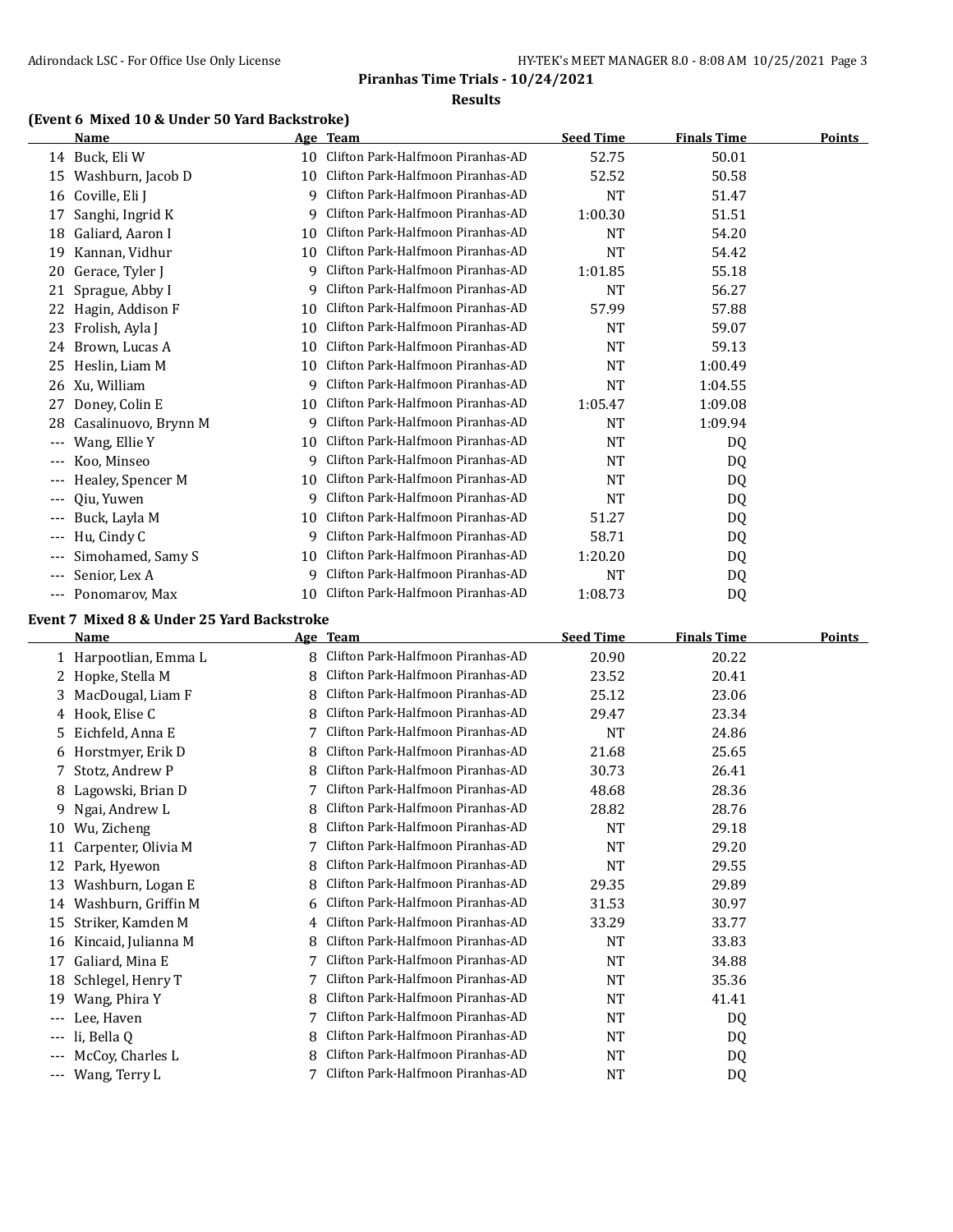## **Event 8 Mixed 10 & Under 50 Yard Breaststroke**

|              | Name                                         |                 | Age Team                          | <b>Seed Time</b> | <b>Finals Time</b> | <b>Points</b> |
|--------------|----------------------------------------------|-----------------|-----------------------------------|------------------|--------------------|---------------|
|              | 1 Adams, Michelle E                          | 10 <sup>1</sup> | Clifton Park-Halfmoon Piranhas-AD | 44.50            | 40.59              |               |
| $\mathbf{Z}$ | Hopke, Lillian G                             | 9               | Clifton Park-Halfmoon Piranhas-AD | 44.94            | 41.99              |               |
| 3.           | Cao, Aimee W                                 | 10              | Clifton Park-Halfmoon Piranhas-AD | 44.25            | 44.35              |               |
| 4            | Dureaghin, Dimitriy A                        | 10              | Clifton Park-Halfmoon Piranhas-AD | <b>NT</b>        | 45.51              |               |
| 5.           | Walmsley, Lauren M                           | 10              | Clifton Park-Halfmoon Piranhas-AD | 44.96            | 45.71              |               |
| 6            | Lim, Yi Wern                                 | 10              | Clifton Park-Halfmoon Piranhas-AD | 50.95            | 46.61              |               |
| 7            | Shao, Mark J                                 | 10              | Clifton Park-Halfmoon Piranhas-AD | 51.37            | 49.42              |               |
| 8            | Stebletsov, Vova A                           | 10              | Clifton Park-Halfmoon Piranhas-AD | 48.69            | 50.36              |               |
| 9            | Ryan, Quinlan A                              | 9               | Clifton Park-Halfmoon Piranhas-AD | 53.12            | 51.04              |               |
| 10           | Ogborn, Molly G                              | 10              | Clifton Park-Halfmoon Piranhas-AD | 53.29            | 52.26              |               |
| 11           | Buck, Layla M                                | 10              | Clifton Park-Halfmoon Piranhas-AD | 1:17.24          | 56.65              |               |
| 12           | Stotz, Adam M                                | 10              | Clifton Park-Halfmoon Piranhas-AD | <b>NT</b>        | 1:03.54            |               |
| 13           | Heslin, Liam M                               | 10              | Clifton Park-Halfmoon Piranhas-AD | <b>NT</b>        | 1:05.20            |               |
| 14           | Sanghi, Ingrid K                             | 9               | Clifton Park-Halfmoon Piranhas-AD | 1:26.76          | 1:10.19            |               |
| 15           | Washburn, Jacob D                            | 10              | Clifton Park-Halfmoon Piranhas-AD | 1:00.04          | 1:10.35            |               |
| 16           | Gerace, Tyler J                              | q               | Clifton Park-Halfmoon Piranhas-AD | 1:21.66          | 1:19.34            |               |
| 17           | Senior, Lex A                                | 9               | Clifton Park-Halfmoon Piranhas-AD | <b>NT</b>        | 1:30.28            |               |
| $---$        | Simohamed, Samy S                            | 10              | Clifton Park-Halfmoon Piranhas-AD | <b>NT</b>        | D <sub>0</sub>     |               |
| $---$        | Zaderej, Sophia V                            | 10              | Clifton Park-Halfmoon Piranhas-AD | <b>NT</b>        | DQ                 |               |
| $- - -$      | Kannan, Vidhur                               | 10              | Clifton Park-Halfmoon Piranhas-AD | 1:24.81          | DQ                 |               |
| $---$        | Xu, William                                  | 9               | Clifton Park-Halfmoon Piranhas-AD | <b>NT</b>        | DQ                 |               |
|              | Yin, Celina C                                | 9               | Clifton Park-Halfmoon Piranhas-AD | <b>NT</b>        | DQ                 |               |
| $- - -$      | Simmons, Max D                               | 9               | Clifton Park-Halfmoon Piranhas-AD | 54.62            | DQ                 |               |
| $---$        | Ponomarov, Max                               | 10              | Clifton Park-Halfmoon Piranhas-AD | <b>NT</b>        | DQ                 |               |
| $---$        | Sprague, Abby I                              | q               | Clifton Park-Halfmoon Piranhas-AD | <b>NT</b>        | DQ                 |               |
|              | Event 9 Mixed 8 & Under 25 Yard Breaststroke |                 |                                   |                  |                    |               |

| <b>Name</b>           | Age Team                            | <b>Seed Time</b> | <b>Finals Time</b> | Points |
|-----------------------|-------------------------------------|------------------|--------------------|--------|
| 1 Hopke, Stella M     | 8 Clifton Park-Halfmoon Piranhas-AD | 27.93            | 27.44              |        |
| 2 Washburn, Logan E   | 8 Clifton Park-Halfmoon Piranhas-AD | 39.59            | 35.21              |        |
| 3 Stotz, Andrew P     | 8 Clifton Park-Halfmoon Piranhas-AD | 39.32            | 35.28              |        |
| 4 Ngai, Andrew L      | 8 Clifton Park-Halfmoon Piranhas-AD | NT               | 42.16              |        |
| --- Hook, Elise C     | 8 Clifton Park-Halfmoon Piranhas-AD | <b>NT</b>        | DO.                |        |
| --- MacDougal, Liam F | 8 Clifton Park-Halfmoon Piranhas-AD | 34.87            | DO.                |        |

## **Event 10 Mixed 10 & Under 50 Yard Freestyle**

|    | Name                    |     | Age Team                          | <b>Seed Time</b> | <b>Finals Time</b> | <b>Points</b> |
|----|-------------------------|-----|-----------------------------------|------------------|--------------------|---------------|
|    | 1 Harpootlian, Leah C   | 10  | Clifton Park-Halfmoon Piranhas-AD | 32.96            | 33.17              |               |
|    | 2 Walmsley, Lauren M    | 10  | Clifton Park-Halfmoon Piranhas-AD | 32.56            | 34.06              |               |
|    | 3 Dureaghin, Dimitriy A | 10  | Clifton Park-Halfmoon Piranhas-AD | <b>NT</b>        | 34.52              |               |
|    | 4 Miller, Isabella M    | 10. | Clifton Park-Halfmoon Piranhas-AD | 40.83            | 38.30              |               |
|    | 5 Ryan, Quinlan A       | 9   | Clifton Park-Halfmoon Piranhas-AD | 41.40            | 40.32              |               |
|    | 6 Shao, Alan            | 10  | Clifton Park-Halfmoon Piranhas-AD | 43.82            | 41.40              |               |
|    | 7 Galiard, Aaron I      | 10  | Clifton Park-Halfmoon Piranhas-AD | 44.90            | 42.19              |               |
|    | 8 Zaderej, Sophia V     | 10  | Clifton Park-Halfmoon Piranhas-AD | NT               | 42.86              |               |
| 9. | Heslin, Liam M          | 10  | Clifton Park-Halfmoon Piranhas-AD | NT               | 45.39              |               |
| 10 | Hagin, Addison F        | 10  | Clifton Park-Halfmoon Piranhas-AD | 42.85            | 45.76              |               |
| 11 | Healey, Spencer M       | 10  | Clifton Park-Halfmoon Piranhas-AD | <b>NT</b>        | 46.19              |               |
| 12 | Wang, Ellie Y           | 10  | Clifton Park-Halfmoon Piranhas-AD | NT               | 46.39              |               |
| 13 | Coville, Eli J          | q   | Clifton Park-Halfmoon Piranhas-AD | <b>NT</b>        | 48.82              |               |
|    | 14 Sanghi, Ingrid K     | 9   | Clifton Park-Halfmoon Piranhas-AD | 47.98            | 48.86              |               |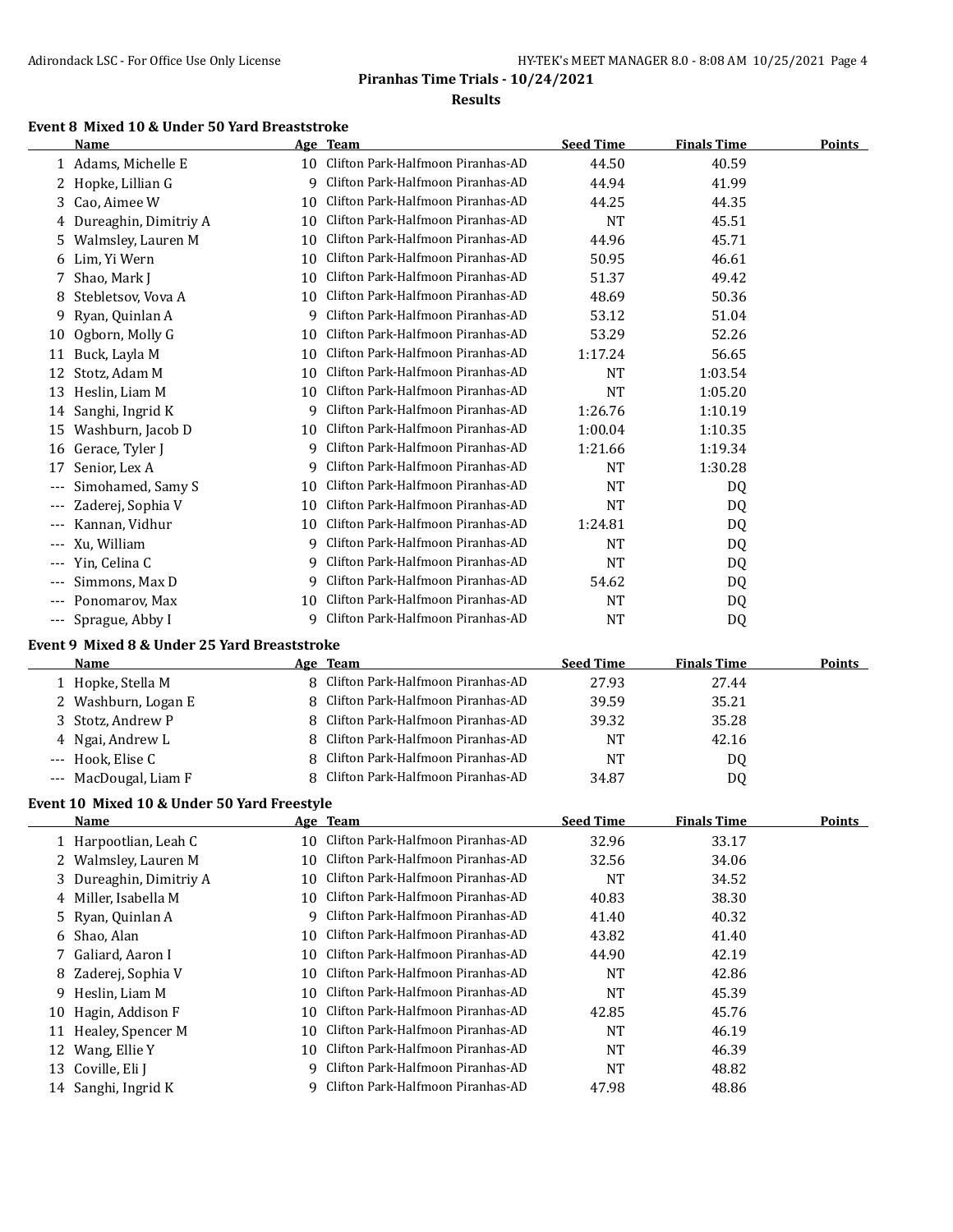## **(Event 10 Mixed 10 & Under 50 Yard Freestyle)**

|       | <b>Name</b>                                   |    | <u>Age Team</u>                      | <b>Seed Time</b> | <b>Finals Time</b> | <b>Points</b> |
|-------|-----------------------------------------------|----|--------------------------------------|------------------|--------------------|---------------|
|       | 15 Gerace, Tyler J                            |    | 9 Clifton Park-Halfmoon Piranhas-AD  | 54.15            | 50.75              |               |
|       | 16 Ponomarov, Max                             |    | 10 Clifton Park-Halfmoon Piranhas-AD | 1:05.56          | 52.96              |               |
| 17    | Brown, Lucas A                                |    | 10 Clifton Park-Halfmoon Piranhas-AD | <b>NT</b>        | 53.19              |               |
|       | 18 Senior, Lex A                              | 9  | Clifton Park-Halfmoon Piranhas-AD    | 57.94            | 54.40              |               |
|       | 19 Frolish, Ayla J                            | 10 | Clifton Park-Halfmoon Piranhas-AD    | <b>NT</b>        | 55.59              |               |
|       | 20 Casalinuovo, Brynn M                       | 9  | Clifton Park-Halfmoon Piranhas-AD    | <b>NT</b>        | 56.46              |               |
| 21    | Sprague, Abby I                               | 9  | Clifton Park-Halfmoon Piranhas-AD    | <b>NT</b>        | 56.97              |               |
| 22    | Koo, Minseo                                   | 9  | Clifton Park-Halfmoon Piranhas-AD    | <b>NT</b>        | 1:00.24            |               |
| 23    | Hu, Cindy C                                   | 9  | Clifton Park-Halfmoon Piranhas-AD    | 1:02.63          | 1:03.45            |               |
| 24    | Qiu, Yuwen                                    | 9  | Clifton Park-Halfmoon Piranhas-AD    | <b>NT</b>        | 1:10.51            |               |
| 25    | Simohamed, Samy S                             | 10 | Clifton Park-Halfmoon Piranhas-AD    | 1:18.39          | 1:16.47            |               |
|       | Event 11 Mixed 8 & Under 50 Yard Freestyle    |    |                                      |                  |                    |               |
|       | <b>Name</b>                                   |    | Age Team                             | <b>Seed Time</b> | <b>Finals Time</b> | <b>Points</b> |
|       | 1 Harpootlian, Emma L                         |    | 8 Clifton Park-Halfmoon Piranhas-AD  | 36.30            | 36.56              |               |
| 2     | Washburn, Logan E                             | 8  | Clifton Park-Halfmoon Piranhas-AD    | 58.22            | 52.38              |               |
| 3     | Stotz, Andrew P                               | 8  | Clifton Park-Halfmoon Piranhas-AD    | 58.82            | 56.55              |               |
|       | 4 Lagowski, Brian D                           | 7  | Clifton Park-Halfmoon Piranhas-AD    | <b>NT</b>        | 59.93              |               |
| 5.    | Striker, Kamden M                             |    | Clifton Park-Halfmoon Piranhas-AD    | 1:18.80          | 1:03.82            |               |
| 6     | Washburn, Griffin M                           |    | Clifton Park-Halfmoon Piranhas-AD    | 1:11.94          | 1:05.25            |               |
|       | 7 Wu, Zicheng                                 | 8  | Clifton Park-Halfmoon Piranhas-AD    | NT               | 1:06.23            |               |
|       | Event 12 Mixed 10 & Under 100 Yard IM         |    |                                      |                  |                    |               |
|       | <u>Name</u>                                   |    | Age Team                             | <b>Seed Time</b> | <b>Finals Time</b> | <b>Points</b> |
|       | 1 Hopke, Lillian G                            |    | 9 Clifton Park-Halfmoon Piranhas-AD  | 1:26.60          | 1:24.63            |               |
|       | 2 Hao, Daniel Z                               |    | 10 Clifton Park-Halfmoon Piranhas-AD | 1:23.18          | 1:25.04            |               |
| 3     | Stebletsov, Vova A                            |    | 10 Clifton Park-Halfmoon Piranhas-AD | 1:28.66          | 1:32.37            |               |
| 4     | Lim, Yi Wern                                  |    | 10 Clifton Park-Halfmoon Piranhas-AD | 1:40.06          | 1:38.24            |               |
| 5.    | Simmons, Max D                                | 9  | Clifton Park-Halfmoon Piranhas-AD    | 1:41.75          | 1:40.40            |               |
| 6     | Miller, Isabella M                            | 10 | Clifton Park-Halfmoon Piranhas-AD    | 1:50.58          | 1:41.27            |               |
| 7     | Ogborn, Molly G                               |    | 10 Clifton Park-Halfmoon Piranhas-AD | 1:52.38          | 1:42.48            |               |
| 8     | Shao, Mark J                                  | 10 | Clifton Park-Halfmoon Piranhas-AD    | 1:56.06          | 1:43.79            |               |
| 9     | Shao, Alan                                    |    | 10 Clifton Park-Halfmoon Piranhas-AD | NT               | 1:50.18            |               |
|       | 10 Yin, Celina C                              | 9  | Clifton Park-Halfmoon Piranhas-AD    | NT               | 1:53.70            |               |
| 11    | Stotz, Adam M                                 |    | 10 Clifton Park-Halfmoon Piranhas-AD | 2:22.61          | 2:01.69            |               |
| $---$ | Buck, Layla M                                 |    | 10 Clifton Park-Halfmoon Piranhas-AD | 2:09.37          | DQ                 |               |
|       | --- Buck, Eli W                               |    | 10 Clifton Park-Halfmoon Piranhas-AD | <b>NT</b>        | DQ                 |               |
|       | --- Kannan, Vidhur                            |    | 10 Clifton Park-Halfmoon Piranhas-AD | 2:23.59          | DQ                 |               |
|       | Healey, Spencer M                             | 10 | Clifton Park-Halfmoon Piranhas-AD    | NT               | DQ                 |               |
|       | Washburn, Jacob D                             |    | 10 Clifton Park-Halfmoon Piranhas-AD | 2:21.97          | DQ                 |               |
| ---   | Xu, William                                   |    | 9 Clifton Park-Halfmoon Piranhas-AD  | NT               | DQ                 |               |
| ---   | Hagin, Addison F                              | 10 | Clifton Park-Halfmoon Piranhas-AD    | NT               | DQ                 |               |
| $---$ | Horstmyer, Erik D                             |    | 8 Clifton Park-Halfmoon Piranhas-AD  | NT               | DQ                 |               |
|       |                                               |    |                                      |                  |                    |               |
|       | Event 13 Mixed 10 & Under 200 Yard IM<br>Name |    | Age Team                             | <b>Seed Time</b> | <b>Finals Time</b> | <b>Points</b> |
|       | 1 Adams, Michelle E                           |    | 10 Clifton Park-Halfmoon Piranhas-AD | 2:46.23          | 2:49.56            |               |
|       | 2 Walmsley, Lauren M                          |    | 10 Clifton Park-Halfmoon Piranhas-AD | 3:09.86          | 3:13.97            |               |
|       |                                               |    |                                      |                  |                    |               |

 Cao, Aimee W 10 Clifton Park-Halfmoon Piranhas-AD 3:22.48 3:15.00 4 Harpootlian, Leah C 10 Clifton Park-Halfmoon Piranhas-AD 3:08.84 3:21.17 Harpootlian, Emma L 8 Clifton Park-Halfmoon Piranhas-AD 3:41.48 3:44.56 --- Doney, Colin E 10 Clifton Park-Halfmoon Piranhas-AD NT NT DQ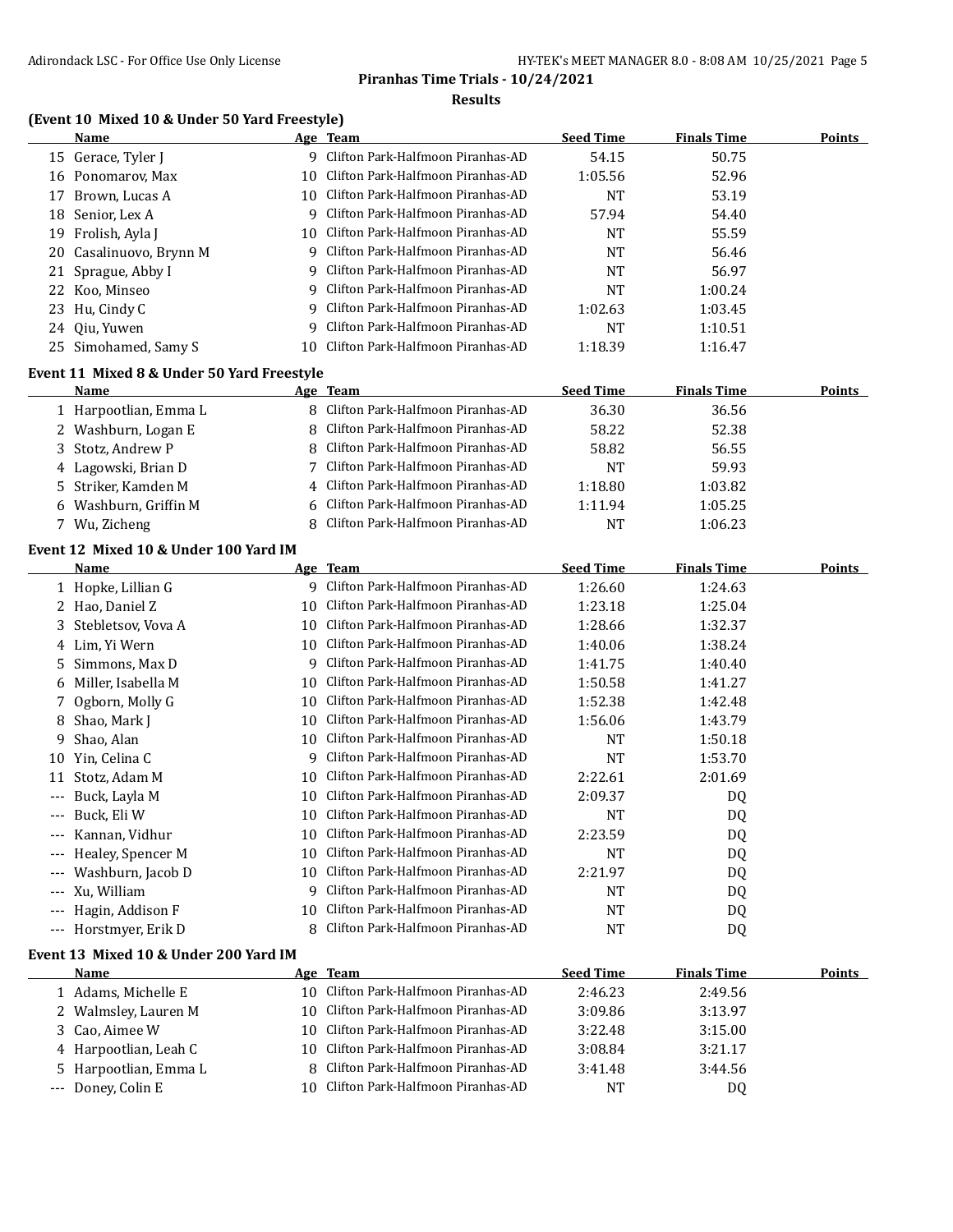| HY-TEK's MEET MANAGER 8.0 - 8:08 AM 10/25/2021 Page 6 |  |
|-------------------------------------------------------|--|
|-------------------------------------------------------|--|

## **Event 14 Mixed 11-12 100 Yard Freestyle**

|    | Name                                            |    | Age Team                             | <b>Seed Time</b> | <b>Finals Time</b> | <b>Points</b> |
|----|-------------------------------------------------|----|--------------------------------------|------------------|--------------------|---------------|
|    | 1 Zhang, Annabelle Y                            | 11 | Clifton Park-Halfmoon Piranhas-AD    | 1:02.71          | 1:02.84            |               |
|    | 2 Lim, Yi Wei                                   | 12 | Clifton Park-Halfmoon Piranhas-AD    | 1:03.79          | 1:02.98            |               |
| 3  | Tolan, Addy R                                   | 12 | Clifton Park-Halfmoon Piranhas-AD    | 1:05.26          | 1:04.86            |               |
| 4  | Walmsley, Ashlyn B                              | 12 | Clifton Park-Halfmoon Piranhas-AD    | <b>NT</b>        | 1:06.73            |               |
| 5  | Stoup, Maddie L                                 | 12 | Clifton Park-Halfmoon Piranhas-AD    | 1:05.00          | 1:07.16            |               |
|    | 6 Yin, Brayden C                                | 11 | Clifton Park-Halfmoon Piranhas-AD    | 1:17.13          | 1:07.34            |               |
| 7  | Simmons, Madigan L                              | 12 | Clifton Park-Halfmoon Piranhas-AD    | 1:09.56          | 1:07.54            |               |
| 8  | Patterson, Skyler G                             | 12 | Clifton Park-Halfmoon Piranhas-AD    | <b>NT</b>        | 1:10.65            |               |
| 9  | Gerace, James R                                 | 11 | Clifton Park-Halfmoon Piranhas-AD    | 1:14.34          | 1:10.89            |               |
| 10 | Gould, Jackson B                                | 12 | Clifton Park-Halfmoon Piranhas-AD    | 1:21.56          | 1:16.38            |               |
| 11 | Zhang, William                                  | 12 | Clifton Park-Halfmoon Piranhas-AD    | 1:36.60          | 1:16.65            |               |
| 12 | Burr, Alysia N                                  | 12 | Clifton Park-Halfmoon Piranhas-AD    | 1:24.10          | 1:18.33            |               |
| 13 | Wang, Shaoyu                                    | 11 | Clifton Park-Halfmoon Piranhas-AD    | 1:28.78          | 1:19.79            |               |
|    | 14 Zhou, Yixuan                                 | 11 | Clifton Park-Halfmoon Piranhas-AD    | 1:32.14          | 1:19.81            |               |
|    | 15 Pillai, Priya G                              | 12 | Clifton Park-Halfmoon Piranhas-AD    | NT               | 1:20.45            |               |
|    | 16 YU, Jia Jia                                  | 11 | Clifton Park-Halfmoon Piranhas-AD    | 1:23.29          | 1:21.32            |               |
| 17 | Mace, Nicholas A                                | 11 | Clifton Park-Halfmoon Piranhas-AD    | 1:34.64          | 1:25.04            |               |
|    | 18 Fava, Wyatt S                                | 11 | Clifton Park-Halfmoon Piranhas-AD    | 1:34.79          | 1:30.41            |               |
| 19 | Wood, Ryan D                                    | 11 | Clifton Park-Halfmoon Piranhas-AD    | 1:42.53          | 1:31.94            |               |
| 20 | Michaels, Amelia M                              | 12 | Clifton Park-Halfmoon Piranhas-AD    | 1:46.44          | 1:33.32            |               |
| 21 | bay, Rogan E                                    | 11 | Clifton Park-Halfmoon Piranhas-AD    | NT               | 1:34.29            |               |
|    | 22 Li, Jason Q                                  | 11 | Clifton Park-Halfmoon Piranhas-AD    | 1:55.38          | 1:38.64            |               |
|    | 23 Simohamed, Sonia A                           | 11 | Clifton Park-Halfmoon Piranhas-AD    | 2:45.30          | 2:13.83            |               |
|    |                                                 |    |                                      |                  |                    |               |
|    | Event 15 Mixed 13-14 200 Yard Freestyle<br>Name |    | Age Team                             | <b>Seed Time</b> | <b>Finals Time</b> | <b>Points</b> |
|    | 1 Di Fabio, Luka D                              | 13 | Clifton Park-Halfmoon Piranhas-AD    | 2:06.63          | 1:59.86            |               |
|    | 2 Killian, Danny S                              | 14 | Clifton Park-Halfmoon Piranhas-AD    | 2:15.04          | 2:01.68            |               |
| 3  | Simmons, Cooper Z                               | 14 | Clifton Park-Halfmoon Piranhas-AD    | 2:10.89          | 2:07.42            |               |
| 4  | McCoy, Will G                                   | 14 | Clifton Park-Halfmoon Piranhas-AD    | 2:12.92          | 2:09.82            |               |
| 5  | Franco, Maddy R                                 | 14 | Clifton Park-Halfmoon Piranhas-AD    | 2:29.67          | 2:21.61            |               |
|    | 6 Mitola, Jacob S                               | 14 | Clifton Park-Halfmoon Piranhas-AD    | 2:34.12          | 2:23.75            |               |
| 7. | Dingwall, Spencer R                             | 13 | Clifton Park-Halfmoon Piranhas-AD    | <b>NT</b>        | 2:54.71            |               |
|    | 8 Burton, Brooke E                              | 13 | Clifton Park-Halfmoon Piranhas-AD    | <b>NT</b>        | 3:01.75            |               |
|    | 9 Hughes Robillard, Eric M                      | 13 | Clifton Park-Halfmoon Piranhas-AD    | <b>NT</b>        | 3:15.51            |               |
|    |                                                 |    |                                      |                  |                    |               |
|    | Event 16 Mixed Open 200 Yard Freestyle          |    |                                      |                  |                    |               |
|    | <u>Name</u>                                     |    | <u>Age Team</u>                      | <b>Seed Time</b> | <b>Finals Time</b> | <b>Points</b> |
|    | 1 Rudd, Conner D                                | 15 | Clifton Park-Halfmoon Piranhas-AD    | 1:55.42          | 1:54.32            |               |
|    | 2 Willett, Eli P                                | 17 | Clifton Park-Halfmoon Piranhas-AD    | 2:20.53          | 1:55.90            |               |
| 3  | Durden, Lucas A                                 | 15 | Clifton Park-Halfmoon Piranhas-AD    | 2:04.89          | 2:02.85            |               |
| 4  | Schohn, Logan J                                 | 17 | Clifton Park-Halfmoon Piranhas-AD    | 1:53.09          | 2:05.46            |               |
| 5  | Cho, Seo Yeon                                   | 15 | Clifton Park-Halfmoon Piranhas-AD    | 2:06.00          | 2:06.29            |               |
| 6  | Barry, Conor F                                  | 15 | Clifton Park-Halfmoon Piranhas-AD    | 2:17.32          | 2:12.14            |               |
| 7. | Iyer, Aayush P                                  | 15 | Clifton Park-Halfmoon Piranhas-AD    | 2:09.23          | 2:13.20            |               |
|    | 8 Hook, Gavin M                                 | 15 | Clifton Park-Halfmoon Piranhas-AD    | 2:13.72          | 2:13.47            |               |
| 9  | Michalek, Sean G                                | 15 | Clifton Park-Halfmoon Piranhas-AD    | 2:25.91          | 2:15.55            |               |
| 10 | Cunningham, Isabelle G                          | 11 | Clifton Park-Halfmoon Piranhas-AD    | 2:46.08          | 2:45.43            |               |
|    | Event 17 Mixed 11-12 50 Yard Butterfly          |    |                                      |                  |                    |               |
|    | <b>Name</b>                                     |    | Age Team                             | <b>Seed Time</b> | <b>Finals Time</b> | <b>Points</b> |
|    | 1 Walter, Emma L                                |    | 12 Clifton Park-Halfmoon Piranhas-AD | 29.77            | 29.58              |               |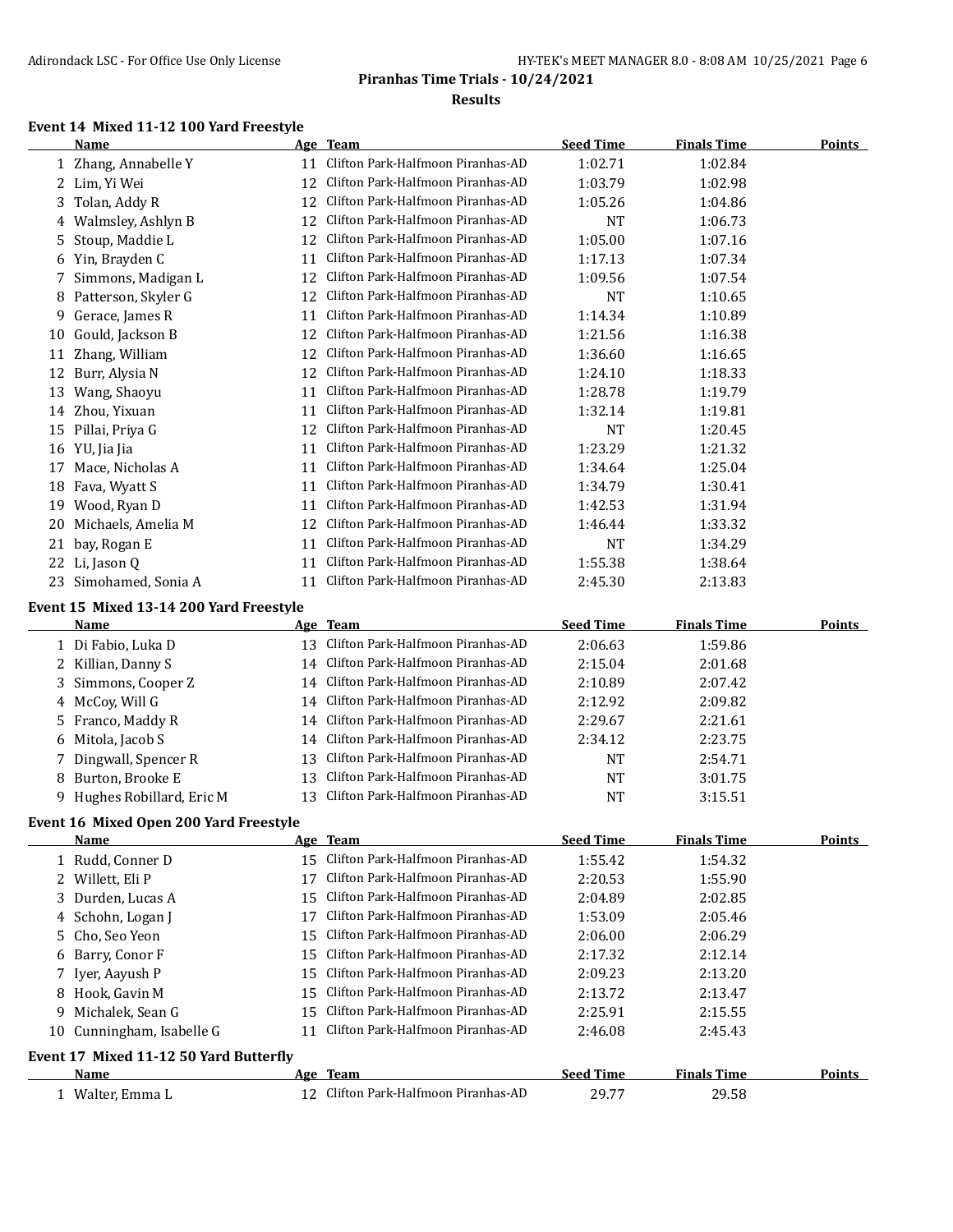## **(Event 17 Mixed 11-12 50 Yard Butterfly)**

| Name              | Age Team                             | <b>Seed Time</b> | <b>Finals Time</b> | <b>Points</b> |
|-------------------|--------------------------------------|------------------|--------------------|---------------|
| 2 Shao, Emma X    | 11 Clifton Park-Halfmoon Piranhas-AD | 33.34            | 30.43              |               |
| 3 Wang, Erica J   | 12 Clifton Park-Halfmoon Piranhas-AD | 33.45            | 33.02              |               |
| 4 Lian. Oliver L  | Clifton Park-Halfmoon Piranhas-AD    | 32.71            | 33.78              |               |
| 5 Lee, Nathan C   | 12 Clifton Park-Halfmoon Piranhas-AD | 44.70            | 35.56              |               |
| 6 Stoup, Maddie L | 12 Clifton Park-Halfmoon Piranhas-AD | 36.77            | 35.82              |               |
| 7 Yin, Brayden C  | Clifton Park-Halfmoon Piranhas-AD    | 37.25            | 36.74              |               |

#### **Event 18 Mixed 13-14 100 Yard Butterfly**

| Name                 | Age Team                             | <b>Seed Time</b> | <b>Finals Time</b> | <b>Points</b> |
|----------------------|--------------------------------------|------------------|--------------------|---------------|
| 1 Killian, Danny S   | 14 Clifton Park-Halfmoon Piranhas-AD | 1:01.52          | 1:00.04            |               |
| 2 Goodwill, Trevor M | 14 Clifton Park-Halfmoon Piranhas-AD | 1:00.44          | 1:00.84            |               |
| 3 Keller, Brady C    | 14 Clifton Park-Halfmoon Piranhas-AD | 1:04.32          | 1:02.17            |               |
| 4 Han, Jake J        | 13 Clifton Park-Halfmoon Piranhas-AD | 1:09.41          | 1:09.06            |               |
| 5 Mason, Cole W      | 14 Clifton Park-Halfmoon Piranhas-AD | 1:23.66          | 1:14.71            |               |

#### **Event 19 Mixed Open 100 Yard Butterfly**

| Name                  | Age Team                             | <b>Seed Time</b> | <b>Finals Time</b> | <b>Points</b> |
|-----------------------|--------------------------------------|------------------|--------------------|---------------|
| 1 Homan, Jaden A      | 17 Clifton Park-Halfmoon Piranhas-AD | 55.67            | 58.38              |               |
| 2 Miller, Brian J     | Clifton Park-Halfmoon Piranhas-AD    | 56.53            | 1:01.59            |               |
| 3 Taylor, Ben J       | 16 Clifton Park-Halfmoon Piranhas-AD | 1:05.91          | 1:07.01            |               |
| 4 Lehmann, Michael G  | 16 Clifton Park-Halfmoon Piranhas-AD | 1:02.80          | 1:09.14            |               |
| 5 Graham, Ryan C      | 16 Clifton Park-Halfmoon Piranhas-AD | 1:19.80          | 1:11.51            |               |
| 6 Driscoll, Patrick H | 15 Clifton Park-Halfmoon Piranhas-AD | 1:48.54          | 1:36.83            |               |

## **Event 20 Mixed 11-12 50 Yard Backstroke**

|    | <b>Name</b>                              | Age | <b>Team</b>                       | <b>Seed Time</b> | <b>Finals Time</b> | Points |
|----|------------------------------------------|-----|-----------------------------------|------------------|--------------------|--------|
|    | Zhang, Annabelle Y                       | 11  | Clifton Park-Halfmoon Piranhas-AD | 31.70            | 33.26              |        |
| 2. | Lim, Yi Wei                              | 12  | Clifton Park-Halfmoon Piranhas-AD | 33.57            | 33.50              |        |
| 3  | Walmsley, Ashlyn B                       | 12  | Clifton Park-Halfmoon Piranhas-AD | <b>NT</b>        | 35.65              |        |
| 4  | Tolan, Addy R                            | 12  | Clifton Park-Halfmoon Piranhas-AD | 37.92            | 36.04              |        |
| 5. | Simmons, Madigan L                       | 12  | Clifton Park-Halfmoon Piranhas-AD | 38.06            | 36.90              |        |
| 6  | Gerace, James R                          | 11  | Clifton Park-Halfmoon Piranhas-AD | 40.60            | 39.75              |        |
| 7  | Gould, Jackson B                         | 12  | Clifton Park-Halfmoon Piranhas-AD | 41.85            | 40.44              |        |
| 8  | Cunningham, Isabelle G                   | 11  | Clifton Park-Halfmoon Piranhas-AD | 41.42            | 42.82              |        |
| 9  | Pillai, Priya G                          | 12  | Clifton Park-Halfmoon Piranhas-AD | 46.42            | 42.96              |        |
| 10 | Zhou, Yixuan                             | 11  | Clifton Park-Halfmoon Piranhas-AD | 44.67            | 43.18              |        |
| 11 | Wang, Shaoyu                             | 11  | Clifton Park-Halfmoon Piranhas-AD | 48.50            | 43.20              |        |
| 12 | YU, Jia Jia                              | 11  | Clifton Park-Halfmoon Piranhas-AD | <b>NT</b>        | 45.27              |        |
| 13 | Mace, Nicholas A                         | 11  | Clifton Park-Halfmoon Piranhas-AD | 47.29            | 46.40              |        |
| 14 | Zhang, William                           | 12  | Clifton Park-Halfmoon Piranhas-AD | 52.61            | 46.91              |        |
| 15 | Michaels, Amelia M                       | 12  | Clifton Park-Halfmoon Piranhas-AD | 49.40            | 47.14              |        |
| 16 | Fava, Wyatt S                            | 11  | Clifton Park-Halfmoon Piranhas-AD | 45.54            | 47.26              |        |
| 17 | Burr, Alysia N                           | 12  | Clifton Park-Halfmoon Piranhas-AD | 49.81            | 48.82              |        |
| 18 | Wood, Ryan D                             | 11  | Clifton Park-Halfmoon Piranhas-AD | 58.22            | 51.03              |        |
| 19 | Li, Jason Q                              | 11  | Clifton Park-Halfmoon Piranhas-AD | 57.41            | 51.68              |        |
| 20 | bay, Rogan E                             | 11  | Clifton Park-Halfmoon Piranhas-AD | <b>NT</b>        | 53.32              |        |
| 21 | Simohamed, Sonia A                       | 11  | Clifton Park-Halfmoon Piranhas-AD | 1:23.78          | 1:13.19            |        |
|    | --- Patterson, Skyler G                  | 12  | Clifton Park-Halfmoon Piranhas-AD | <b>NT</b>        | DQ                 |        |
|    | Event 21 Mixed 13-14 100 Yard Backstroke |     |                                   |                  |                    |        |
|    | Name                                     | Age | <b>Team</b>                       | <b>Seed Time</b> | <b>Finals Time</b> | Points |
|    | 1 Di Fabio, Luka D                       | 13  | Clifton Park-Halfmoon Piranhas-AD | 1:05.22          | 1:05.30            |        |

2 McCoy, Will G 1:12.69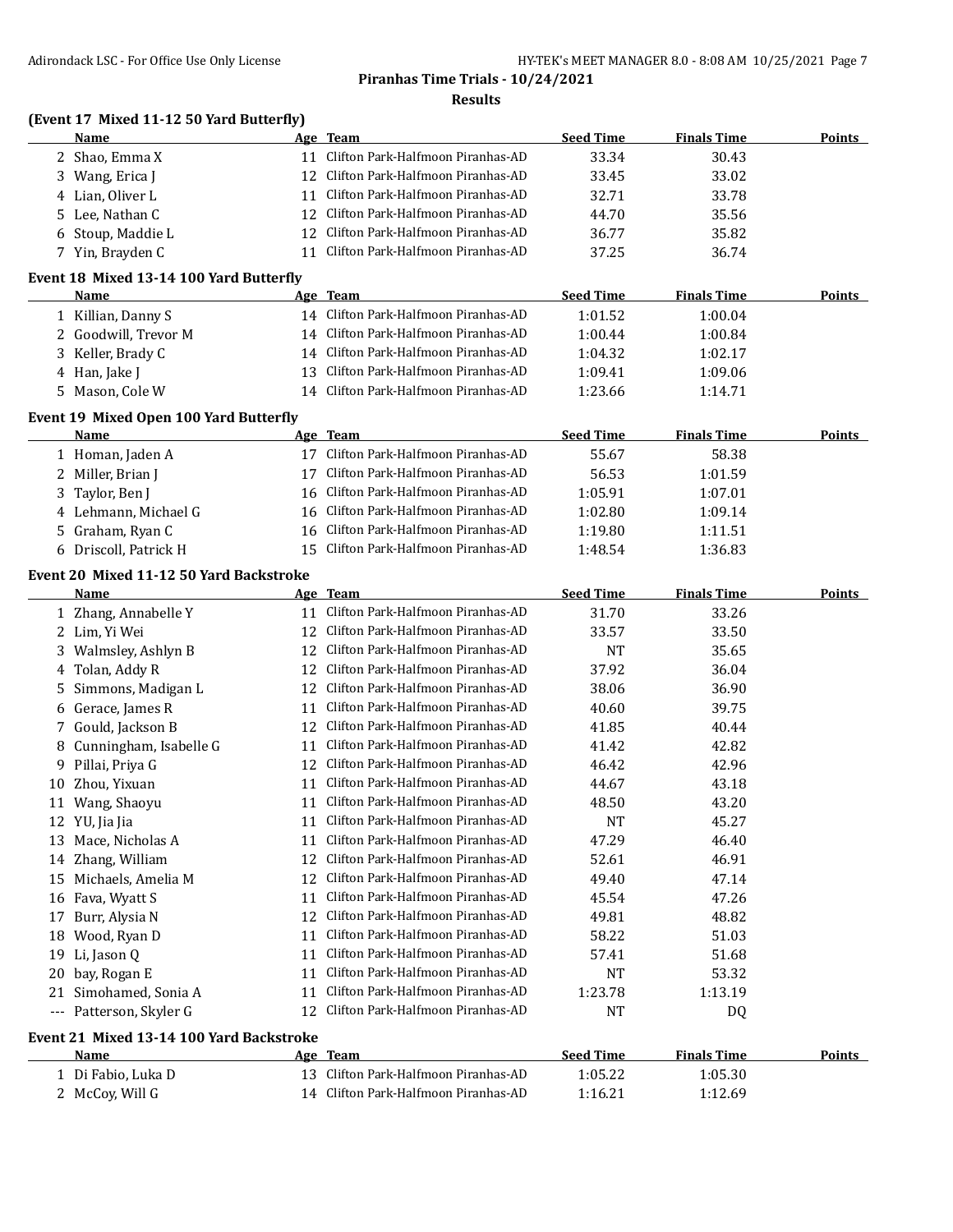## **(Event 21 Mixed 13-14 100 Yard Backstroke)**

| Name                       |    | Age Team                             | <b>Seed Time</b> | <b>Finals Time</b> | <b>Points</b> |
|----------------------------|----|--------------------------------------|------------------|--------------------|---------------|
| 3 Simmons, Cooper Z        |    | 14 Clifton Park-Halfmoon Piranhas-AD | 1:17.39          | 1:14.90            |               |
| 4 Franco, Maddy R          |    | 14 Clifton Park-Halfmoon Piranhas-AD | 1:21.55          | 1:18.70            |               |
| 5 Mitola, Jacob S          | 14 | Clifton Park-Halfmoon Piranhas-AD    | 1:29.73          | 1:21.94            |               |
| 6 Dingwall, Spencer R      |    | 13 Clifton Park-Halfmoon Piranhas-AD | <b>NT</b>        | 1:27.96            |               |
| 7 Hughes Robillard, Eric M |    | 13 Clifton Park-Halfmoon Piranhas-AD | 1:52.54          | 1:58.65            |               |
| --- Burton, Brooke E       |    | 13 Clifton Park-Halfmoon Piranhas-AD | <b>NT</b>        | D <sub>0</sub>     |               |

#### **Event 22 Mixed Open 100 Yard Backstroke**

|   | Name              |    | Age Team                             | <b>Seed Time</b> | <b>Finals Time</b> | <b>Points</b> |
|---|-------------------|----|--------------------------------------|------------------|--------------------|---------------|
|   | Willett, Eli P    |    | Clifton Park-Halfmoon Piranhas-AD    | 1:10.58          | 1:01.25            |               |
|   | 2 Rudd, Conner D  |    | 15 Clifton Park-Halfmoon Piranhas-AD | 1:04.54          | 1:01.64            |               |
|   | 3 Durden, Lucas A |    | 15 Clifton Park-Halfmoon Piranhas-AD | 1:03.93          | 1:04.95            |               |
|   | 4 Cho, Seo Yeon   |    | 15 Clifton Park-Halfmoon Piranhas-AD | 1:03.62          | 1:07.51            |               |
|   | 5 Iyer, Aayush P  |    | 15 Clifton Park-Halfmoon Piranhas-AD | 1:05.21          | 1:11.35            |               |
|   | 6 Schohn, Logan J | 17 | Clifton Park-Halfmoon Piranhas-AD    | 1:06.02          | 1:11.64            |               |
|   | 7 Hook, Gavin M   |    | 15 Clifton Park-Halfmoon Piranhas-AD | 1:19.98          | 1:14.73            |               |
| 8 | Michalek, Sean G  |    | 15 Clifton Park-Halfmoon Piranhas-AD | 1:14.17          | 1:15.85            |               |
|   | Barry, Conor F    |    | Clifton Park-Halfmoon Piranhas-AD    | NT               | 1:16.17            |               |

#### **Event 23 Mixed 11-12 50 Yard Breaststroke**

| Name                     |                 | Age Team                             | <b>Seed Time</b> | <b>Finals Time</b> | <b>Points</b> |
|--------------------------|-----------------|--------------------------------------|------------------|--------------------|---------------|
| 1 Shao, Emma X           |                 | Clifton Park-Halfmoon Piranhas-AD    | 36.01            | 33.68              |               |
| 2 Wang, Erica J          |                 | 12 Clifton Park-Halfmoon Piranhas-AD | 38.70            | 37.32              |               |
| 3 Walter, Emma L         | 12 <sup>1</sup> | Clifton Park-Halfmoon Piranhas-AD    | 45.52            | 38.67              |               |
| 4 Lian, Oliver L         |                 | Clifton Park-Halfmoon Piranhas-AD    | 41.03            | 40.80              |               |
| 5 Lee, Nathan C          |                 | 12 Clifton Park-Halfmoon Piranhas-AD | 47.46            | 41.17              |               |
| 6 Cunningham, Isabelle G |                 | Clifton Park-Halfmoon Piranhas-AD    | 47.09            | 46.10              |               |
| 7 Yin, Brayden C         |                 | Clifton Park-Halfmoon Piranhas-AD    | 49.58            | 47.38              |               |

## **Event 24 Mixed 13-14 100 Yard Breaststroke**

| Name                 | Age Team                             | <b>Seed Time</b> | <b>Finals Time</b> | <b>Points</b> |
|----------------------|--------------------------------------|------------------|--------------------|---------------|
| 1 Keller, Brady C    | 14 Clifton Park-Halfmoon Piranhas-AD | 1:05.43          | 1:06.55            |               |
| 2 Killian, Danny S   | 14 Clifton Park-Halfmoon Piranhas-AD | 1:12.12          | 1:09.76            |               |
| 3 Han, Jake J        | 13 Clifton Park-Halfmoon Piranhas-AD | 1:13.30          | 1:13.47            |               |
| 4 Goodwill, Trevor M | 14 Clifton Park-Halfmoon Piranhas-AD | 1:19.81          | 1:13.68            |               |
| 5 Mason, Cole W      | 14 Clifton Park-Halfmoon Piranhas-AD | NT.              | 1:34.68            |               |

#### **Event 25 Mixed Open 100 Yard Breaststroke**

| Name                  | Age Team                             | <b>Seed Time</b> | <b>Finals Time</b> | Points |
|-----------------------|--------------------------------------|------------------|--------------------|--------|
| 1 Homan, Jaden A      | 17 Clifton Park-Halfmoon Piranhas-AD | 1:02.81          | 1:06.86            |        |
| 2 Miller, Brian J     | Clifton Park-Halfmoon Piranhas-AD    | 1:07.02          | 1:11.54            |        |
| 3 Taylor, Ben J       | 16 Clifton Park-Halfmoon Piranhas-AD | 1:10.35          | 1:15.17            |        |
| 4 Graham, Ryan C      | 16 Clifton Park-Halfmoon Piranhas-AD | 1:12.30          | 1:17.04            |        |
| 5 Lehmann, Michael G  | 16 Clifton Park-Halfmoon Piranhas-AD | 1:21.77          | 1:21.73            |        |
| 6 Doney, Caleb J      | 14 Clifton Park-Halfmoon Piranhas-AD | 1:43.00          | 1:37.65            |        |
| 7 Driscoll, Patrick H | 15 Clifton Park-Halfmoon Piranhas-AD | 1:24.74          | 1:41.75            |        |

#### **Event 26 Mixed 11-12 50 Yard Freestyle**

| Name                 | Age Team                             | <b>Seed Time</b> | <b>Finals Time</b> | <b>Points</b> |
|----------------------|--------------------------------------|------------------|--------------------|---------------|
| 1 Lim, Yi Wei        | 12 Clifton Park-Halfmoon Piranhas-AD | 29.05            | 29.11              |               |
| 2 Zhang, Annabelle Y | 11 Clifton Park-Halfmoon Piranhas-AD | 28.74            | 29.28              |               |
| 3 Walmsley, Ashlyn B | 12 Clifton Park-Halfmoon Piranhas-AD | 29.46            | 29.35              |               |
| 4 Tolan, Addy R      | 12 Clifton Park-Halfmoon Piranhas-AD | 32.46            | 30.38              |               |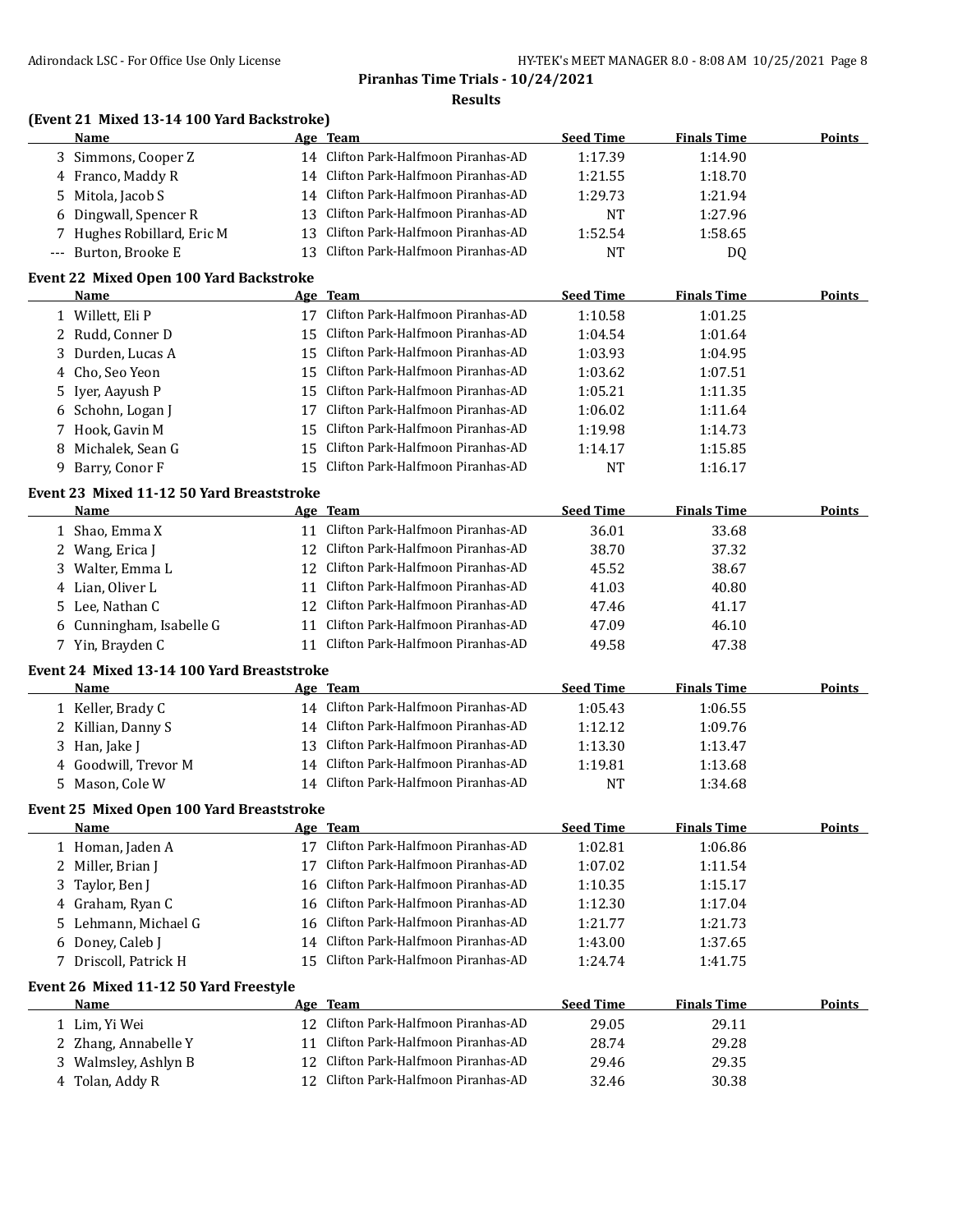## **(Event 26 Mixed 11-12 50 Yard Freestyle)**

|    | <b>Name</b>                             |     | Age Team                          | <b>Seed Time</b> | <b>Finals Time</b> | Points        |
|----|-----------------------------------------|-----|-----------------------------------|------------------|--------------------|---------------|
| 5. | Simmons, Madigan L                      | 12  | Clifton Park-Halfmoon Piranhas-AD | 31.60            | 30.99              |               |
| 6  | Patterson, Skyler G                     | 12  | Clifton Park-Halfmoon Piranhas-AD | NT               | 31.99              |               |
|    | Zhang, William                          | 12  | Clifton Park-Halfmoon Piranhas-AD | 40.48            | 33.41              |               |
| 8  | Gerace, James R                         | 11  | Clifton Park-Halfmoon Piranhas-AD | 32.71            | 33.85              |               |
| 9  | Gould, Jackson B                        | 12  | Clifton Park-Halfmoon Piranhas-AD | 35.76            | 34.95              |               |
| 10 | Wang, Shaoyu                            | 11  | Clifton Park-Halfmoon Piranhas-AD | 38.18            | 35.71              |               |
| 11 | Pillai, Priya G                         | 12  | Clifton Park-Halfmoon Piranhas-AD | 37.27            | 36.96              |               |
| 12 | Zhou, Yixuan                            | 11  | Clifton Park-Halfmoon Piranhas-AD | 39.08            | 36.98              |               |
| 13 | YU, Jia Jia                             | 11  | Clifton Park-Halfmoon Piranhas-AD | 39.09            | 37.46              |               |
| 14 | Burr, Alysia N                          | 12  | Clifton Park-Halfmoon Piranhas-AD | 39.43            | 37.61              |               |
| 15 | Mace, Nicholas A                        | 11  | Clifton Park-Halfmoon Piranhas-AD | 41.73            | 38.73              |               |
| 16 | Wood, Ryan D                            | 11  | Clifton Park-Halfmoon Piranhas-AD | 44.46            | 42.70              |               |
| 17 | Fava, Wyatt S                           | 11  | Clifton Park-Halfmoon Piranhas-AD | 41.25            | 43.33              |               |
| 18 | bay, Rogan E                            | 11  | Clifton Park-Halfmoon Piranhas-AD | <b>NT</b>        | 44.22              |               |
| 19 | Li, Jason Q                             | 11  | Clifton Park-Halfmoon Piranhas-AD | 45.61            | 44.64              |               |
| 20 | Michaels, Amelia M                      | 12  | Clifton Park-Halfmoon Piranhas-AD | 43.32            | 45.32              |               |
| 21 | Simohamed, Sonia A                      | 11  | Clifton Park-Halfmoon Piranhas-AD | 1:22.19          | 1:07.43            |               |
|    | Event 27 Mixed 13-14 100 Yard Freestyle |     |                                   |                  |                    |               |
|    | Name                                    | Age | <b>Team</b>                       | <b>Seed Time</b> | <b>Finals Time</b> | <b>Points</b> |
|    | 1 Di Fabio, Luka D                      | 13  | Clifton Park-Halfmoon Piranhas-AD | 59.57            | 56.11              |               |
|    |                                         |     |                                   |                  |                    |               |

| 1 Di Fabio, Luka D         | 13 Ulifton Park-Halfmoon Piranhas-AD | 59.57   | 56.11   |  |
|----------------------------|--------------------------------------|---------|---------|--|
| 2 McCoy, Will G            | 14 Clifton Park-Halfmoon Piranhas-AD | 58.23   | 58.15   |  |
| 3 Simmons, Cooper Z        | 14 Clifton Park-Halfmoon Piranhas-AD | 1:04.80 | 59.07   |  |
| 4 Franco, Maddy R          | 14 Clifton Park-Halfmoon Piranhas-AD | 1:04.12 | 1:04.01 |  |
| 5 Mitola, Jacob S          | 14 Clifton Park-Halfmoon Piranhas-AD | 1:11.73 | 1:07.06 |  |
| 6 Dingwall, Spencer R      | 13 Clifton Park-Halfmoon Piranhas-AD | NT      | 1:15.94 |  |
| 7 Burton, Brooke E         | 13 Clifton Park-Halfmoon Piranhas-AD | NT      | 1:22.31 |  |
| 8 Hughes Robillard, Eric M | 13 Clifton Park-Halfmoon Piranhas-AD | 1:30.60 | 1:36.38 |  |

#### **Event 28 Mixed Open 100 Yard Freestyle**

| Name               |     | Age Team                             | <b>Seed Time</b> | <b>Finals Time</b> | Points |
|--------------------|-----|--------------------------------------|------------------|--------------------|--------|
| 1 Rudd, Conner D   | 15. | Clifton Park-Halfmoon Piranhas-AD    | 52.09            | 52.00              |        |
| 2 Willett, Eli P   |     | Clifton Park-Halfmoon Piranhas-AD    | 1:03.06          | 54.49              |        |
| 3 Durden, Lucas A  | 15. | Clifton Park-Halfmoon Piranhas-AD    | 55.27            | 56.19              |        |
| 4 Cho, Seo Yeon    |     | 15 Clifton Park-Halfmoon Piranhas-AD | 56.79            | 58.80              |        |
| 5 Schohn, Logan J  |     | Clifton Park-Halfmoon Piranhas-AD    | 57.18            | 59.43              |        |
| 6 Iver, Aayush P   |     | 15 Clifton Park-Halfmoon Piranhas-AD | 1:01.98          | 1:00.09            |        |
| 7 Hook, Gavin M    |     | 15 Clifton Park-Halfmoon Piranhas-AD | 1:01.84          | 1:01.12            |        |
| 8 Michalek, Sean G | 15. | Clifton Park-Halfmoon Piranhas-AD    | 1:10.08          | 1:03.04            |        |
| 9 Barry, Conor F   | 15  | Clifton Park-Halfmoon Piranhas-AD    | 1:33.12          | 1:04.51            |        |

#### **Event 29 Mixed 11-12 100 Yard IM**

| Name              | Age Team                             | <b>Seed Time</b> | <b>Finals Time</b> | <b>Points</b> |
|-------------------|--------------------------------------|------------------|--------------------|---------------|
| 1 Shao, Emma X    | Clifton Park-Halfmoon Piranhas-AD    | 1:11.19          | 1:08.00            |               |
| 2 Wang, Erica J   | 12 Clifton Park-Halfmoon Piranhas-AD | 1:14.52          | 1:13.69            |               |
| 3 Walter, Emma L  | 12 Clifton Park-Halfmoon Piranhas-AD | 1:22.11          | 1:14.60            |               |
| 4 Lian, Oliver L  | Clifton Park-Halfmoon Piranhas-AD    | 1:17.79          | 1:16.99            |               |
| 5 Lee, Nathan C   | 12 Clifton Park-Halfmoon Piranhas-AD | 1:30.09          | 1:18.09            |               |
| 6 Stoup, Maddie L | 12 Clifton Park-Halfmoon Piranhas-AD | 1:20.50          | 1:18.75            |               |
| 7 Yin, Brayden C  | Clifton Park-Halfmoon Piranhas-AD    | 1:26.96          | 1:19.26            |               |